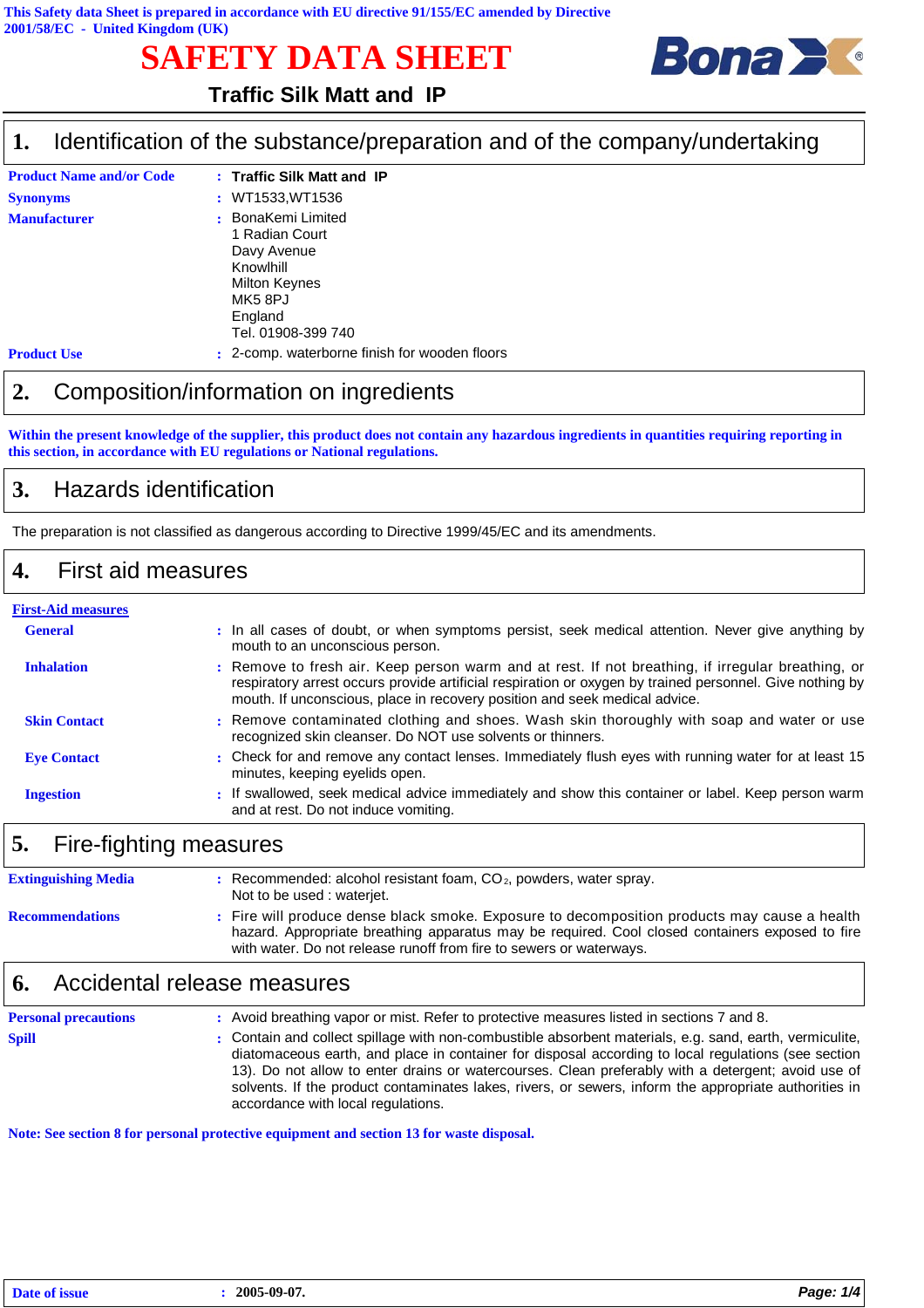#### *Traffic Silk Matt and IP*

#### Handling and storage **7.**

| <b>Handling</b> | : Keep container tightly closed.                                                                                                                                                                                                      |
|-----------------|---------------------------------------------------------------------------------------------------------------------------------------------------------------------------------------------------------------------------------------|
|                 | Avoid contact with skin and eyes. Avoid inhalation of vapors and spray mist.                                                                                                                                                          |
|                 | Eating, drinking and smoking should be prohibited in area where this material is handled, stored and<br>processed. Workers should wash hands and face before eating, drinking and smoking.                                            |
|                 | Put on appropriate personal protective equipment (see Section 8).                                                                                                                                                                     |
|                 | Never use pressure to empty: container is not a pressure vessel. Always keep in containers made<br>from the same material as the original one.                                                                                        |
|                 | Comply with the health and safety at work laws.                                                                                                                                                                                       |
| <b>Storage</b>  | : Store in accordance with local regulations. Store in a cool, well-ventilated area away from<br>incompatible materials and ignition sources.                                                                                         |
|                 | Keep away from: OXIDIZING AGENTS, strong alkalis, strong acids.<br>No smoking. Prevent unauthorized access. Containers that are opened must be carefully resealed<br>and kept upright to prevent leakage.<br>Do not empty into drains |
|                 |                                                                                                                                                                                                                                       |

### **8.** Exposure controls/personal protection

| <b>Engineering measures</b>                                                                                                                                                                                                   | : Provide adequate ventilation. Where reasonably practicable, this should be achieved by the use of<br>local exhaust ventilation and good general extraction. If these are not sufficient to maintain<br>concentrations of particulates and solvent vapors below the OEL, suitable respiratory protection<br>must be worn. |
|-------------------------------------------------------------------------------------------------------------------------------------------------------------------------------------------------------------------------------|----------------------------------------------------------------------------------------------------------------------------------------------------------------------------------------------------------------------------------------------------------------------------------------------------------------------------|
| <b>Occupational Exposure Limits</b>                                                                                                                                                                                           | : Not available.                                                                                                                                                                                                                                                                                                           |
| <b>Personal protective equipment</b>                                                                                                                                                                                          |                                                                                                                                                                                                                                                                                                                            |
| <b>Respiratory system</b>                                                                                                                                                                                                     | : If workers are exposed to concentrations above the exposure limit, they must use appropriate,<br>certified respirators.                                                                                                                                                                                                  |
| <b>Skin and body</b>                                                                                                                                                                                                          | : Not applicable.                                                                                                                                                                                                                                                                                                          |
| <b>Hands</b>                                                                                                                                                                                                                  | : For prolonged or repeated handling, use gloves: nitrile.                                                                                                                                                                                                                                                                 |
|                                                                                                                                                                                                                               | Barrier creams may help to protect the exposed areas of the skin, but should not be applied once<br>exposure has occurred.                                                                                                                                                                                                 |
| <b>Eyes</b>                                                                                                                                                                                                                   | : Use safety eyewear designed to protect against splash of liquids.                                                                                                                                                                                                                                                        |
| The characteristic control of the control of the control of the control of the control of the control of the control of the control of the control of the control of the control of the control of the control of the control |                                                                                                                                                                                                                                                                                                                            |

#### **Environmental exposure control**

Do not allow to enter drains or watercourses.

### **9.** Physical and chemical properties

| <b>Physical state</b>   |   | : Liquid.                           |
|-------------------------|---|-------------------------------------|
| <b>Odor</b>             |   | : Not available.                    |
| <b>Color</b>            | ÷ | White.                              |
| <b>Flash point</b>      | : |                                     |
| рH                      |   | $: 8$ [Basic.]                      |
| <b>Specific gravity</b> |   | $: 1.04$ (Water = 1)                |
| <b>Solubility</b>       |   | : Soluble in cold water, hot water. |

### 10. Stability and reactivity

Stable under recommended storage and handling conditions (see section 7).

Hazardous decomposition products: carbon monoxide, carbon dioxide, smoke, oxides of nitrogen.

Keep away from the following materials to prevent strong exothermic reactions: OXIDIZING AGENTS, strong alkalis, strong acids.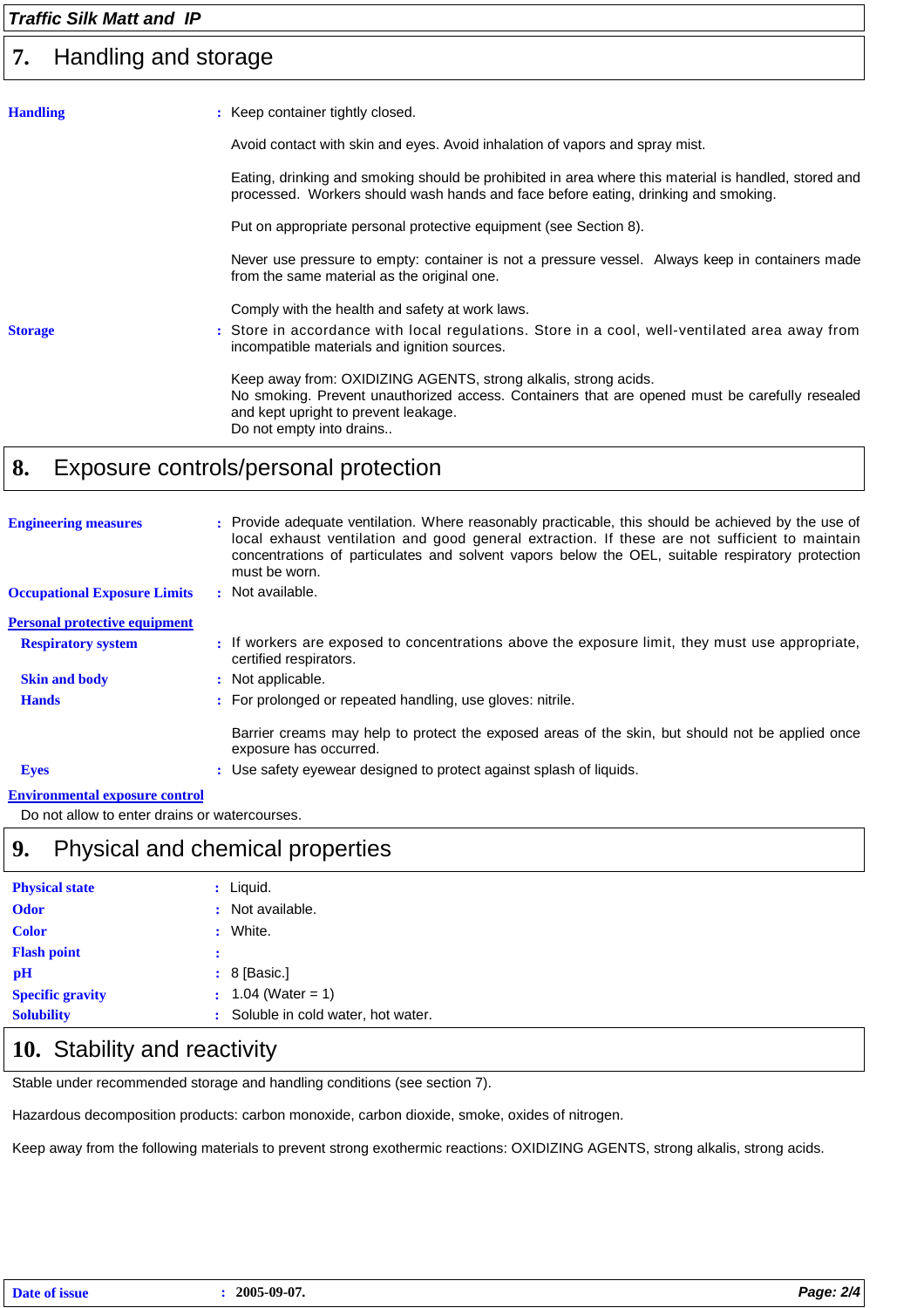#### **11.** Toxicological information

There is no data available on the preparation itself. The preparation has been assessed following the conventional method of the Dangerous Preparations Directive 1999/45/EC and is classified for eco-toxicological properties accordingly. See Sections 2 and 15 for details.

Repeated or prolonged contact with the preparation may cause removal of natural fat from the skin, resulting in non-allergic contact dermatitis and absorption through the skin. If splashed in the eyes, the liquid may cause irritation and reversible damage.

## **12.** Ecological information

There is no data available on the preparation itself. Do not allow to enter drains or watercourses.

The preparation has been assessed following the conventional method of the Dangerous Preparations Directive 1999/45/EC and is not classified as dangerous for the environment.

#### **Ecotoxicity Data**

| <b>Ingredient Name</b>            | <b>Species</b> | <b>Period</b> | <b>Result</b> |
|-----------------------------------|----------------|---------------|---------------|
| Dipropyleneglycol monomethylether | Fish (LC50)    | 48 hour(s)    | 10000 mg/l    |
|                                   | Daphnia (EC50) | 48 hour(s)    | 1919 mg/l     |

#### **Ecological information**

| <b>Ingredient Name</b>               |                         | Persistence/degradability |             |                                    |                   | <b>Bioaccumulative potential</b>   |         |  |                 |
|--------------------------------------|-------------------------|---------------------------|-------------|------------------------------------|-------------------|------------------------------------|---------|--|-----------------|
|                                      | <b>BOD</b> <sub>5</sub> | <b>COD</b>                | <b>ThOD</b> | <b>Aquatic</b><br><b>Half-life</b> | <b>Photolysis</b> | <b>Biodegradability LogPow BCF</b> |         |  | <b>Potentia</b> |
| Dipropyleneglycol<br>monomethylether |                         |                           |             |                                    |                   | Readily                            | $-0.35$ |  | low             |

### **13.** Disposal considerations

Do not allow to enter drains or watercourses.

Dispose of according to all federal, state and local applicable regulations.

| <b>European Waste Catalogue</b><br>(EWC) | : 080112             |
|------------------------------------------|----------------------|
| <b>Hazardous Waste</b>                   | : To present knowled |

ge of the supplier, this product is not regarded as hazardous waste as defined by EU Directive 91/689/EC.

### **14.** Transport information

| <b>Land - Road/Railway</b> |                  |
|----------------------------|------------------|
| <b>UN</b> number           | : Not regulated. |
| <b>Sea</b>                 |                  |
| <b>UN</b> number           | : Not regulated. |
| <b>Marine Pollutant</b>    | : No.            |
| Air                        |                  |
| <b>UN</b> number           | : Not regulated. |
| <b>Inland waterways</b>    |                  |
| <b>UN</b> number           | : Not regulated. |
|                            |                  |

### **15.** Regulatory information

| <b>EU Regulations</b>                                                              | : This preparation is not classified as dangerous according to the EC Directive 88/379/EEC.                                          |
|------------------------------------------------------------------------------------|--------------------------------------------------------------------------------------------------------------------------------------|
| <b>Risk Phrases</b><br><b>Additional Warning</b>                                   | : This product is not classified according to the EU regulations.<br>: Safety Data Sheet available for professional user on request. |
| <b>Phrases</b><br><b>EC Statistical Classification : 32089091</b><br>(Tariff Code) |                                                                                                                                      |

#### **National regulations**